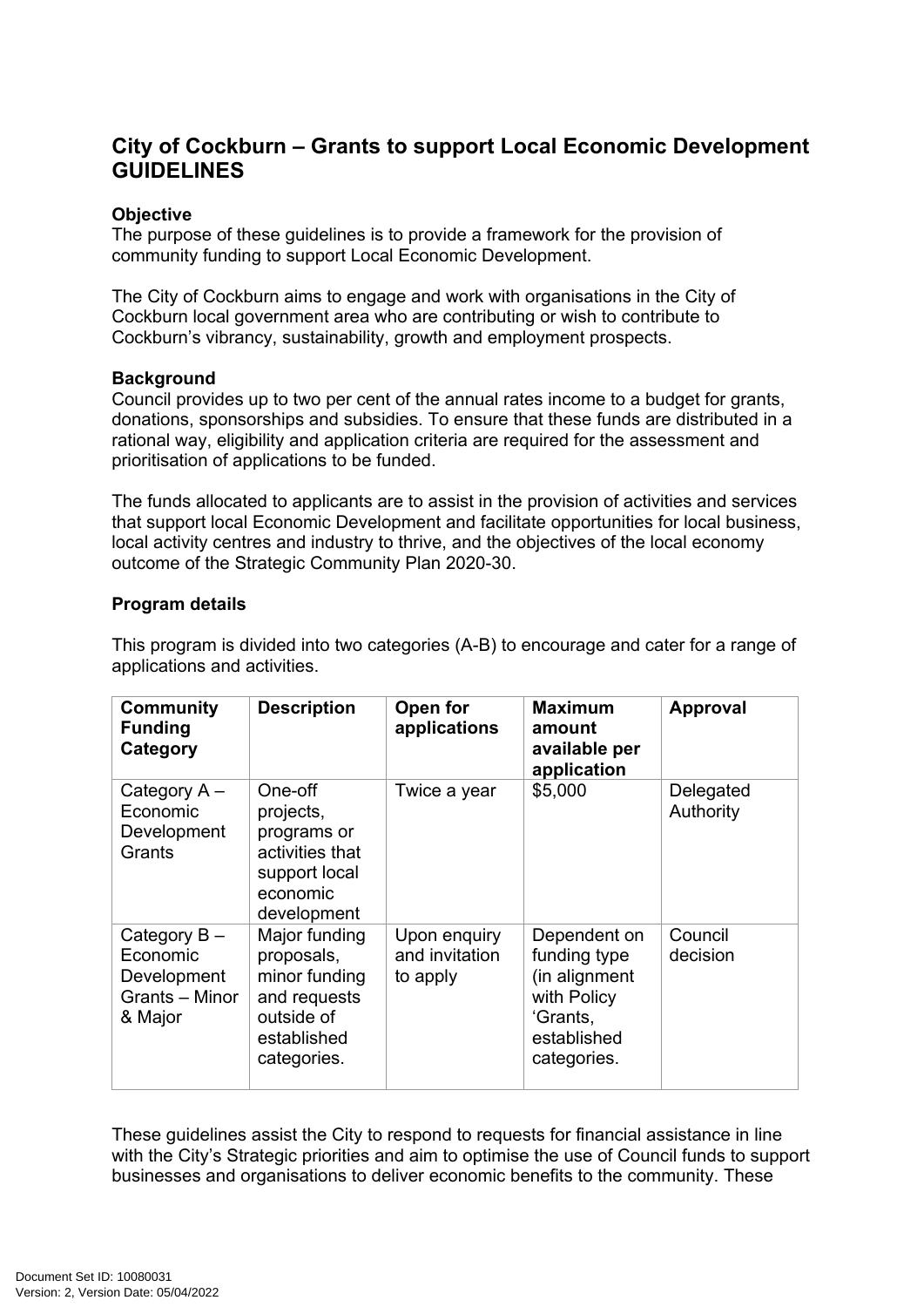outline the relevant selection criteria, application criteria and limitations of each funding category, and are to be utilised in conjunction with the associated Policy 'Community Funding to support Local Economic Development (Grants)'.

# **Selection criteria**

Applicants for funding to be distributed from the Grants and Donations budget are required to apply and address the relevant criteria in one of the funding categories. Assessment and approval will be done according to the category and be done under the relevant delegated authority or recommendation by the Grants and Donations Committee to Council, and applicants cannot bypass these processes.

An applicant may successfully apply for and receive funding from two different Community Funding categories per financial year, provided they meet the criteria for the particular category.

This funding can be granted from either of the following categories:

- one Community Funding to support local Economic Development (Grants) category from this policy, or
- one of seven different categories from the Community Funding for Community Organisations & Individuals (Grants, Donations & Sponsorships) policy.

This is provided they meet the criteria for the particular category; however, the applications cannot be for the same project. Applicants that have been successful in previous years are eligible to apply provided all previous funding has been satisfactorily acquitted, and cannot apply for projects or activities that have previously received funding.

### **Community Funding to support local Economic Development (Grants)**

### **Who can apply?**

### **Eligibility Criteria:**

Category A – Economic Development Grants Category B – Economic Development Grants – Minor & Major

To apply for Community Funding for Local Economic Development - category A or B, an applicant must:

- a) Have an ABN.
- b) Have a business based in the City of Cockburn or offer a project or initiative within the City of Cockburn local government area.
- c) If an applicant is not located within the City of Cockburn local government area, the project or initiative must demonstrate a clear link and direct impact on the City of Cockburn's strategy and objectives, for example - the local economy outcomes of the Strategic Community Plan.
	- Where an applicant is not located within the City of Cockburn local government area the City will have full discretion to determine if the local Economic Benefit is sufficient such that a grant may be awarded.
- d) Be a micro, small or medium business (1 to 199 employees).
- e) Have all appropriate insurances and licenses.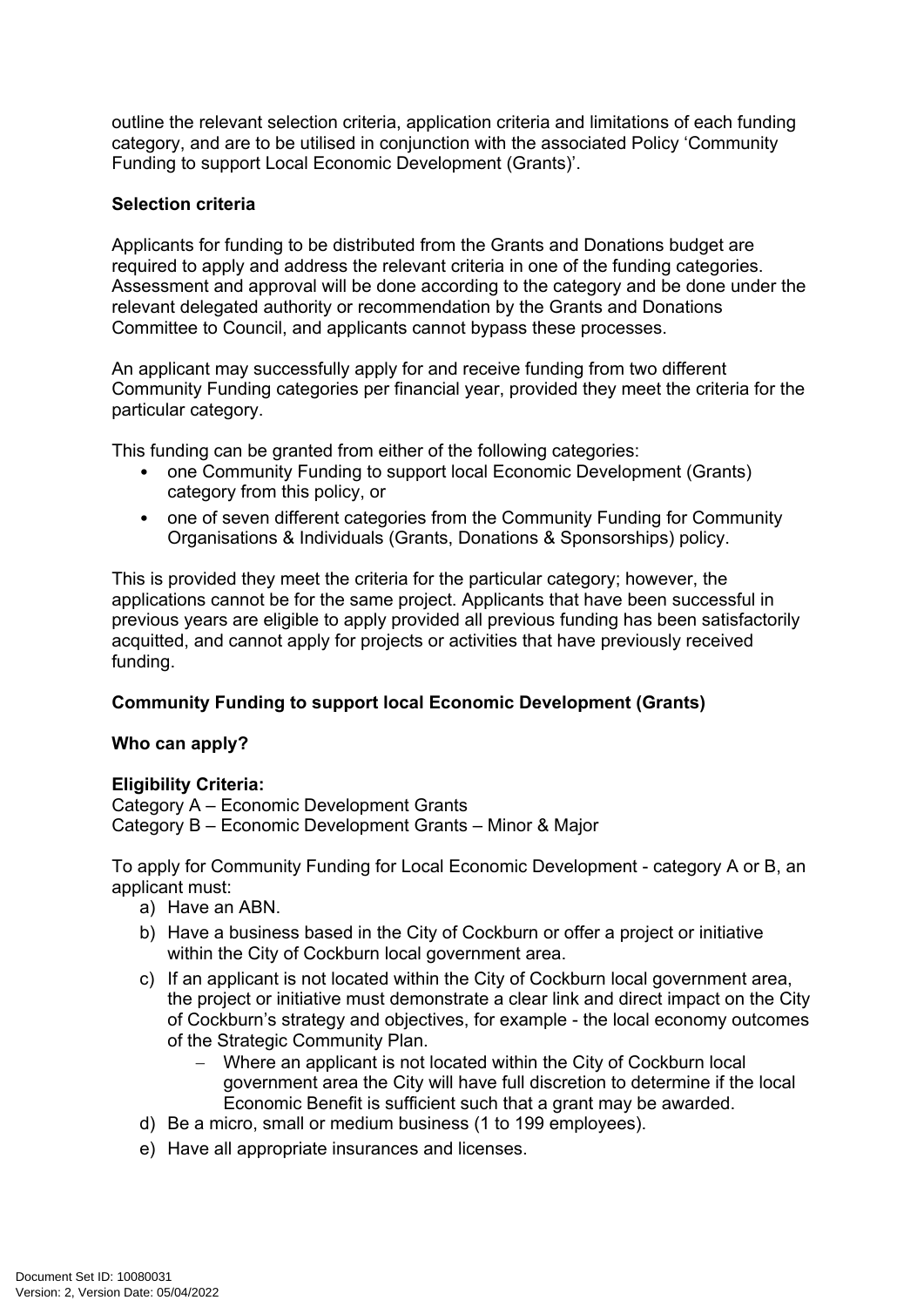Applicants that will be procuring from suppliers based within City of Cockburn will be favourably considered.

### **How do I apply?**

Applications are to be made online using the Smarty Grants portal and will be assessed and notified of the outcome within two months of the application closing date. Projects must not commence prior to notification of grant outcome, as funding cannot be awarded retrospectively.

#### **Community Funding to support local Economic Development Category A – Economic Development Grants**

#### **Eligible activities:**

Category A: Economic Development Grants of up to \$5000 are available in the following streams:

- A. Technology/digital enhancements **\*capped at \$3000 per application**
- B. Enhancements to local retail and employment centres
- C. Promotion of innovation
- D. Assisting businesses with COVID-19 recovery

Projects must be delivered within **six** months, with an acquittal submitted within one month of completion.

Application criteria can be found below for each grant stream.

### **A. Technology/Digital enhancements**

Costs associated with online and e-commerce activities, including the purchase of software, hardware and services in any of the following areas, to support a business's sustainability and promote economic growth:

- Website design and development
- E-commerce platforms (selling online and receiving payments)
- Online content development (web pages, mobile apps, audio & visual media)
- Mentoring and training in online and e-commerce activities (where this is not readily available under the City's Business Advisory/ Business Development program)

Hardware purchases must be matched funding (i.e. The City will contribute 50% of the cost provided that the applicant contributes 50%)

The maximum funding within this category is \$3000.

### **Assessment Criteria**

- a. The applicant must meet the eligibility criteria
- b. The applicant must provide evidence that development of the online and ecommerce capabilities will benefit the business long term.
- c. Meets an identified need in line with one of the themes of the City's Strategic Community Plan.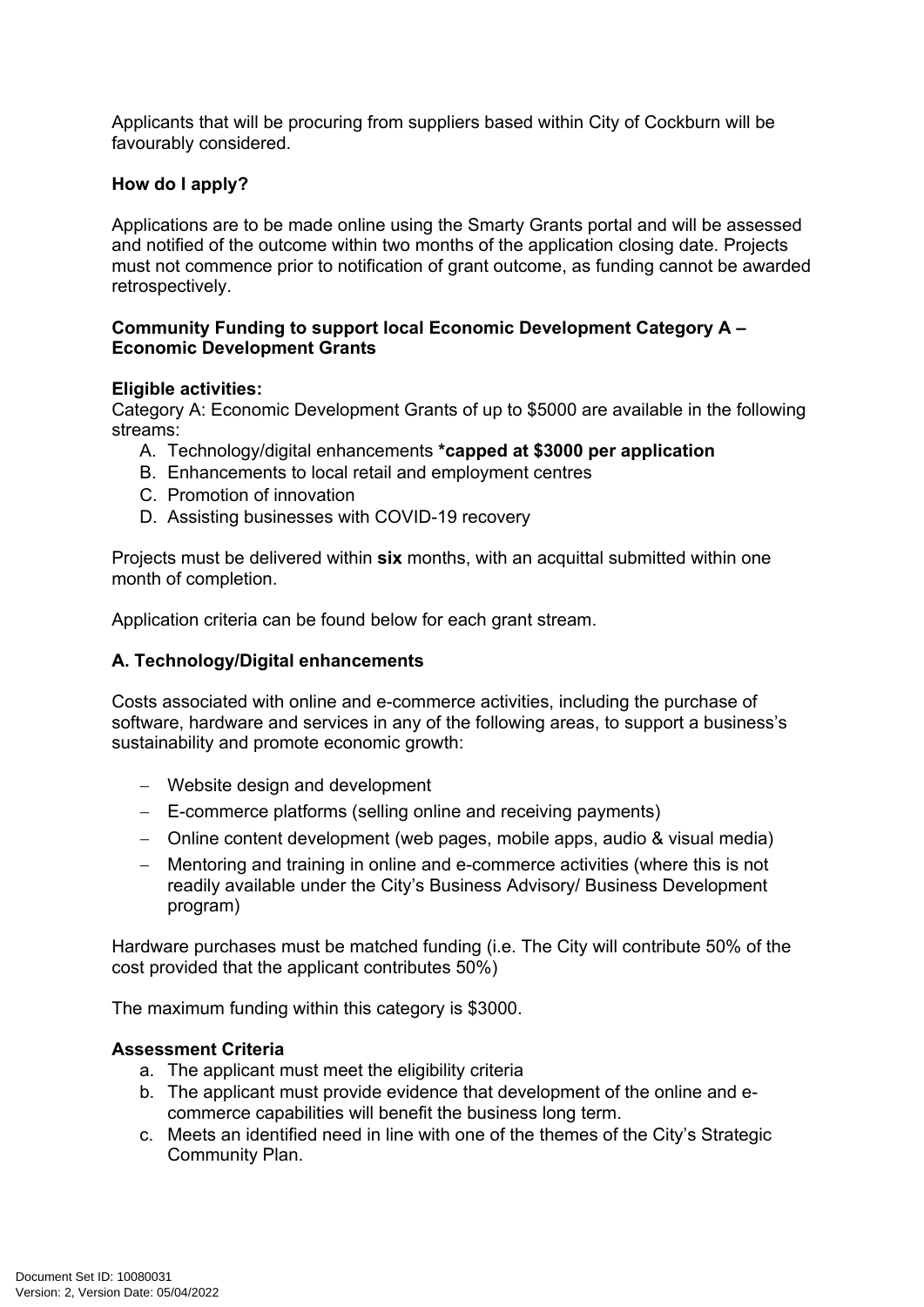# **B. Enhancements to local retail and employment centres**

Costs associated with enhancing the destination and visitor experience in local activity centres. A Local retails and employment centre is a community focal point, and can include activities such as commercial, retail, entertainment, tourism, civic/community, education and medical services.

Eligible improvements may include the following, *subject to council approval where required*:

- $-$  Painting of the existing facade
- Repairs to structural facade elements
- External architectural and or artistic façade features
- Upgrading entrance for accessible access
- Window treatments including vacant shopfront windows (ie. Vinyl artwork)
- $-$  Tiling or painting of external walls
- Awnings & canopies
- Creative lighting on facades, awnings and footpaths
- $-$  Removal of redundant signage
- Verge upgrades
- Landscaping including planter boxes or vertical garden beds in private property
- Public art elements including painted murals, light boxes, window or footpath decals

### **Assessment Criteria**

- a. The applicant must meet the eligibility criteria
- b. If the applicant does not own their premises, they must have the consent of the property owner and have at least 12 months of their lease at time of application.
- c. The applicant must provide evidence that enhancements to local activity centres will offer benefits to the business and local area.
- d. Applications are also open to strata bodies and property owners (that lease to a small to medium business), who have the support of their tenant.
- e. Activities must improve street appeal and attractiveness of the premises, and be visible from the adjoining street or public space.
- f. The use of local suppliers.

### **Please note:**

Applicants must obtain the relevant approvals and permits, including compliance with the City's planning framework and the Building Code of Australia.

Applicants that will be procuring from suppliers based in the City of Cockburn will be favourably considered.

### **C. Promotion of innovation**

Encouraging new and innovative practices and products in small to medium businesses in the City of Cockburn.

• Business Growth - Development of new innovative ideas to expand business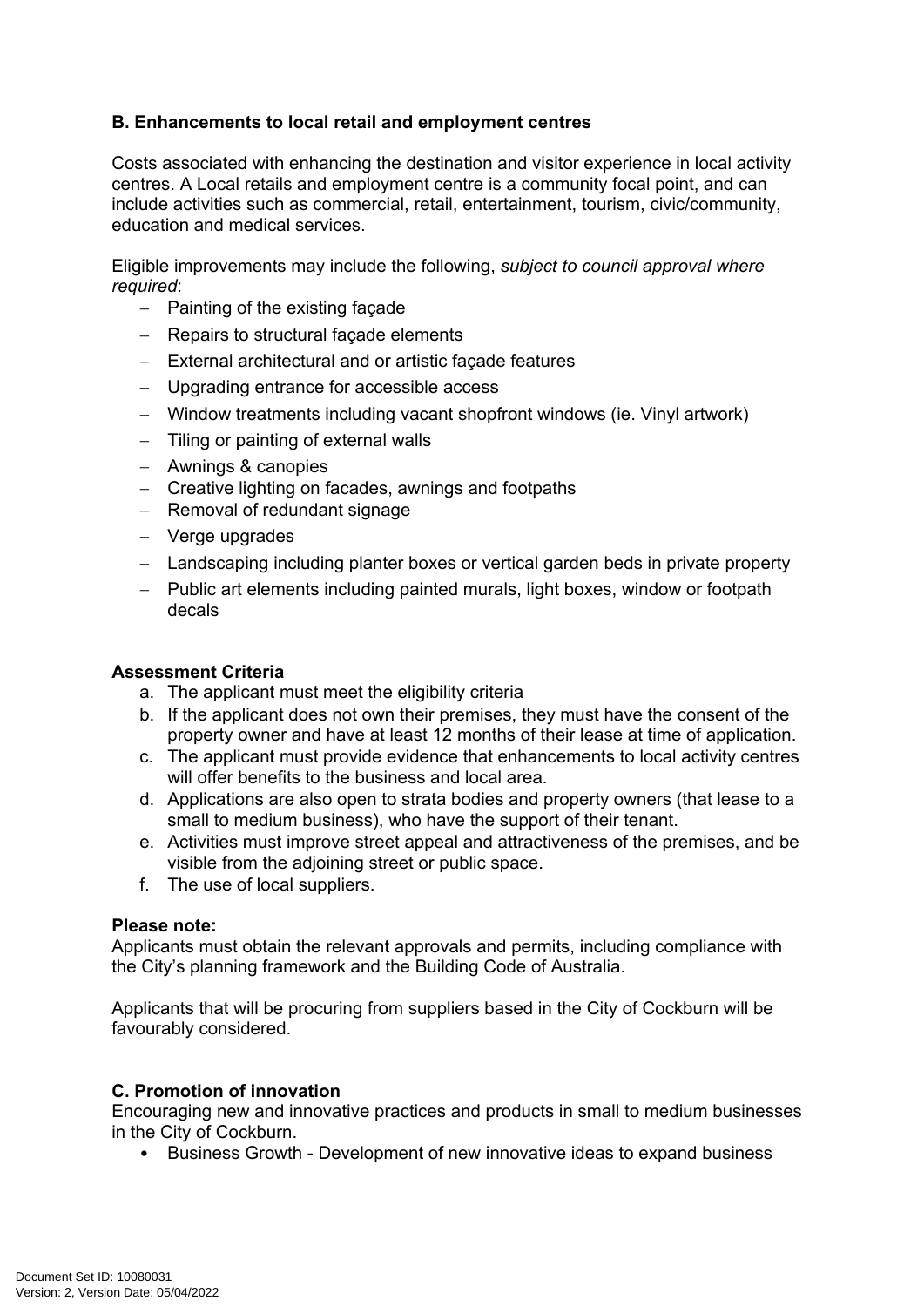- Supporting Export Growth Research and development of export-focused initiatives
- Start-Up Support for launching an innovative business idea in the City.

Other projects with an innovation focus may also be considered, so please consider applying for this funding if your business is eligible.

### **Assessment Criteria**

- a. The applicant must meet the eligibility criteria
- b. The applicant must provide evidence that the activities undertaken will benefit the business in the long term.
- c. Detail the expected multipliers effects (how will the local economy and communities benefit from the activities).
- d. Applicants will not require commitment to ongoing funding from the City (application must show how the activity/ service will be viable after the grant funds have been received.
- e. The City will not fund business development activities that duplicate those provided to local businesses by the City's Business Engagement Officer (ie. Business Advisory programs)
- f. Innovation support is for businesses, business activities or projects that do not duplicate a service or activity already available in the local area
- g. Meets an identified need in line with one of the themes of the City's Strategic Community Plan.

# **D. Assisting businesses with COVID-19 recovery**

The City is committed to helping the local business community recover and rebound from the impacts of COVID-19.

This program will fund measures that will assist businesses to reopen and adapt following the COVID-19 pandemic. This grant has been developed to encourage businesses within the City boundaries to develop capacity, invest in their premises, encourage community visitation, attract new customers, build exposure and ultimately be a financially sustainable business.

### **Assessment Criteria**

- a. The applicant must meet the eligibility criteria
- b. The applicant must prove the degree to which the business has been negatively impacted by the COVID-19 pandemic.
- c. How the project or activity improves the ability of the applicant to retain operations and existing staff and/or increase the number of staff as a result of the project.
- d. The use of local suppliers.

### **Community Funding to support local Economic Development (Grants) Category B: Economic Development Grants – Minor & Major**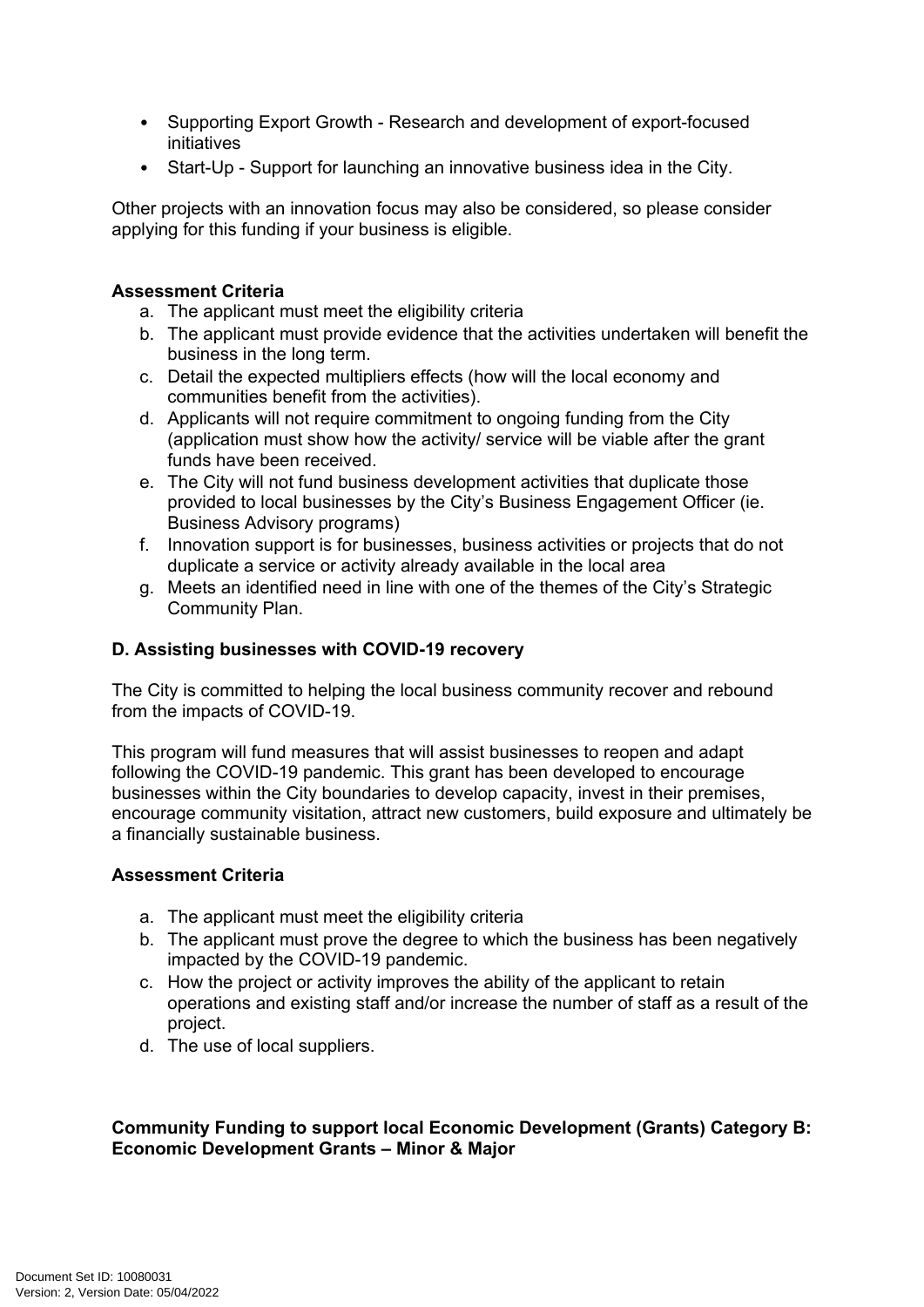### **Major and Minor Funding**

This Category incorporates a range of funding opportunities subject to Council Decision.

### **Major Funding Proposals**

Most of the Cockburn Community Fund budget is distributed to community groups, organisations and individuals through established grants, donations and sponsorship programs and application processes in accordance with Council Policy 'Community Funding for Community Organisations and Individuals (Grants, Donations & Sponsorships)' and the associated guidelines. It is the intention that most of the Community Funds to support local Economic Development will be distributed via category A .

However, similarly to the Community Funding for Community Organisations and Individuals guidelines, occasionally, the City may receive new requests for funding that fall outside of the scope of the category rounds and other limitations.

Hence category B was established to include a process and assessment criteria for funding requests received that do not fit within category A.

- 1. Eligibility Criteria:
	- a. As per the relevant category from the guidelines from Community Funding to support local Economic Development (Grants) that the funding request would normally apply to.
- 2. Project Selection and Evaluation Criteria:
	- a. Funding requests that align with the evaluation criteria of one of the funding categories described in these guidelines, must follow the process below for consideration.
	- b. A proposal for funding must be submitted to the City which outlines:
		- i. How it meets the evaluation criteria of one of the funding categories of the Policy 'Community Funding for Economic Development (Grants) and within these guidelines and a statement addressing the eligibility, assessment criteria of the category.
		- ii. The justification for the funding request and why it cannot be accommodated within the established programs and processes outlined in the other categories within these guidelines.
		- iii. The amount of funding requested.
		- iv. The proposed term of funding or partnership.
		- v. Key terms and conditions.
		- vi. An activity/project budget showing expenditure
		- vii. Quotations from suppliers
		- viii. Evidence of any other income sources used to fund the project
		- ix. Insurance certificates
		- x. For Category B applications over \$5000 Audited Financial Statements must be provided
		- xi. Proposed economic outputs, outcomes or benefits of the proposed funding arrangement to the Cockburn community, and how these will be evaluated.
		- xii. Detail the expected multipliers effects (how will the local economy and communities benefit from the activities).